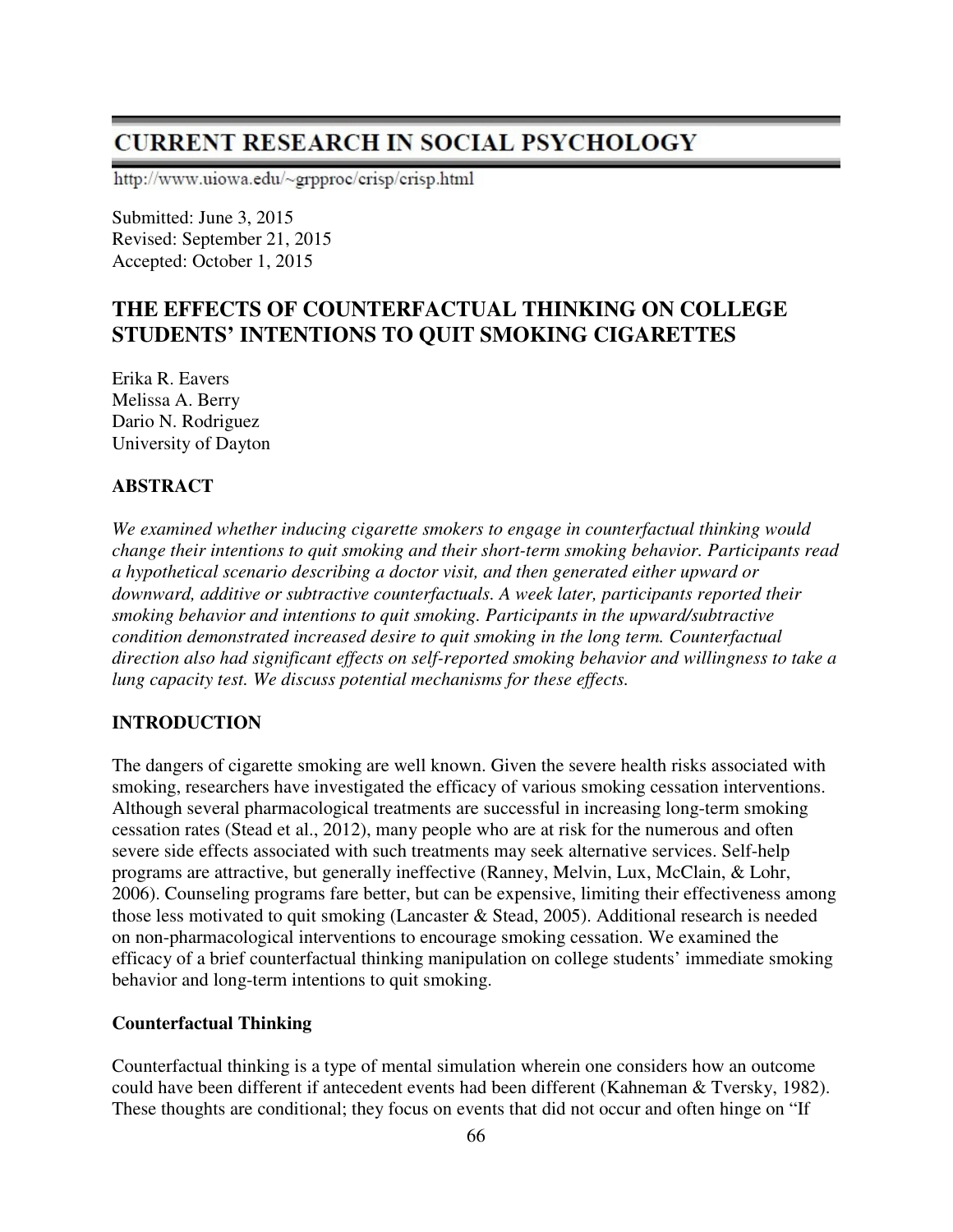only…" or "At least…" verbiage. A large research literature documents the conditions under which people generate counterfactuals, the types of factors that comprise counterfactual thoughts, and the construction of such thoughts (for a review, see Epstude & Roese, 2008). For the present purposes, it is useful to distinguish between two dimensions along which counterfactuals can vary, namely *direction* and *structure*.

Direction refers to the evaluative contrast that characterizes a counterfactual thought (Epstude  $\&$ Roese, 2008). Upward counterfactuals focus on how the present could have been *better* if certain antecedents had been different (e.g., "If I didn't smoke, I'd be in better health"); downward counterfactuals focus on how the present could have been *worse* (e.g., "If I didn't smoke, I'd be more stressed"). Structure refers to the manner in which antecedents are mutated to form counterfactual thoughts. Additive counterfactuals involve imagining how things would be different if events that did not occur had, in fact, occurred (e.g., "If I exercised regularly, I'd be in better health"); subtractive counterfactuals involve imaginging how things would be different if events that did occur, had not (e.g., "If I hadn't started smoking, I'd be in better health"). Direction and structure are orthogonal dimensions of counterfactual thought.

### **Behavioral Intentions and Smoking Cessation**

Counterfactual thinking serves many adaptive functions (e.g., emotional regulation) and is intimately linked to causal inference and decision-making in myriad contexts (Epstude & Roese, 2008). It also serves an important preparative function. The causal insight gained from counterfactual simulation regarding the influence of one's behavior on the quality of one's circumstances provides cues that inform future behavior: based on counterfactual mutations, one can determine the actions one should take to produce the outcomes one desires (Smallman & McCulloch, 2012). Consequently, counterfactual thinking (especially upward counterfactuals following a negative event) can be a particularly strong motivator.

Page and Colby (2003) reasoned that patterns of counterfactual thoughts regarding a negative smoking scenario that are associated with behavioral intentions (specifically upward and additive counterfactuals) would motivate healthy smoking-related behavior (signing up for a lungcapacity test). Three studies showed that upward (vs. downward) counterfactual thinking increased negative affect, but only additive (vs. subtractive) counterfactual thought increased participants' willingness to sign up for a lung-capacity test.

Although these results are promising evidence that counterfactual thinking can influence behavioral intentions regarding smoking behavior, they are limited in one important way: most participants were not smokers. Approximately 70% of participants across the three studies did not smoke cigarettes; the "consumer base" for smoking cessation interventions was inadequately represented. We aimed to replicate Page and Colby's findings among a sample of regular smokers.

### **METHOD**

### **Participants and Design**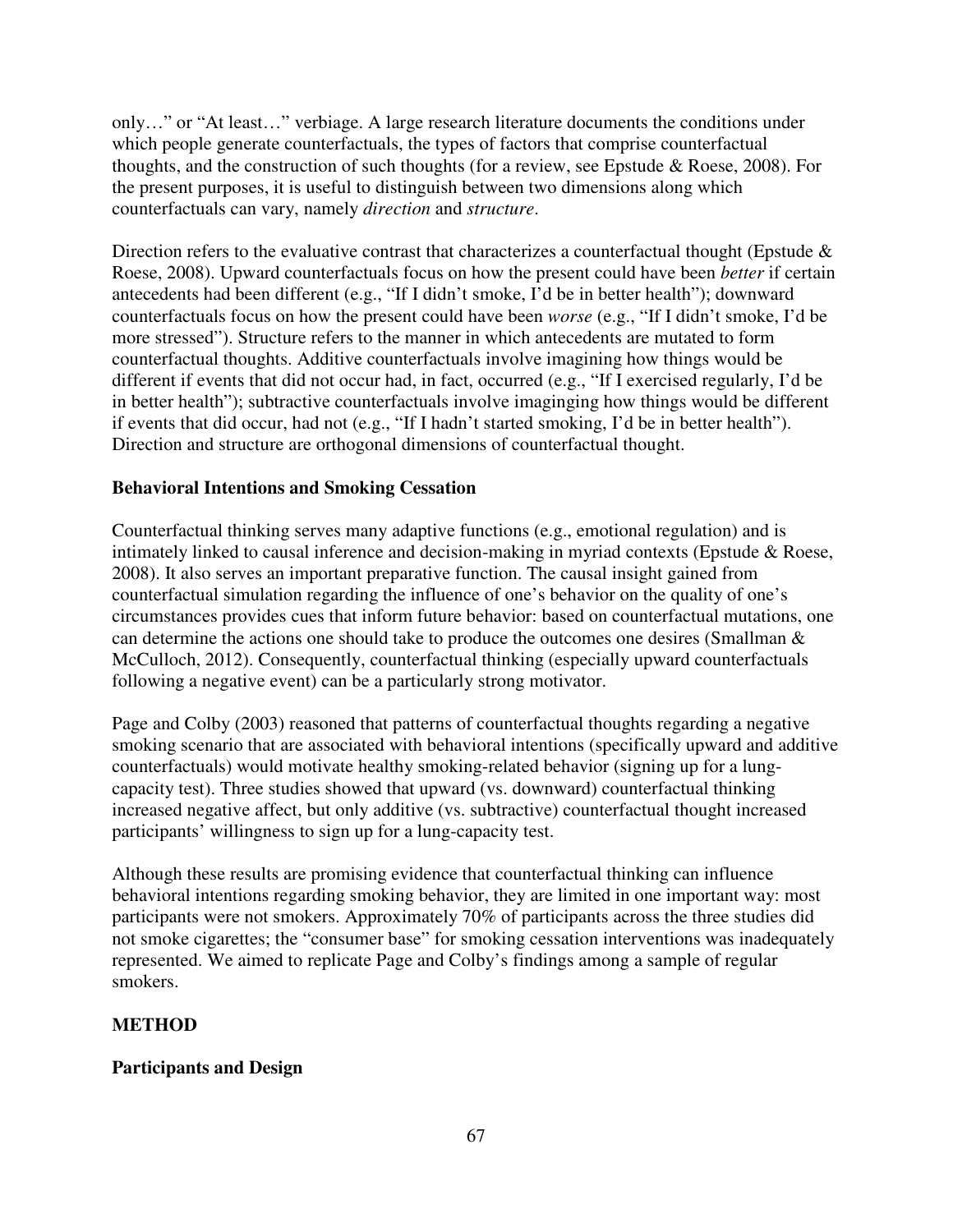Eighty-five undergraduates (50.6% female) who smoke regularly participated in one of four cells of a 2 (Direction: Upward vs. Downward) x 2 (Structure: Additive vs. Subtractive) betweensubjects experiment. Participants had an average age of 19.4 years  $(SD = 1.1)$  and most  $(87%)$ self-identified as Caucasian.

# **Materials**

### *Contemplation Ladder*

The Contemplation Ladder (Biener & Abrams, 1991) is a single 11-pt. response scale that assesses participants' readiness to consider quitting smoking. Higher scores correspond to greater readiness to quit smoking.

### *Modified Powe Fatalism Inventory*

The Powe Fatalism Inventory (PFI; Powe, 1995) is a 15-item measure that assesses participants' fatalistic beliefs regarding cancer. Participants respond yes (coded as 1) or no (coded as 0) to various fatalistic statements (e.g., "I think if someone gets cancer, it was meant to be"). Responses are summed, with higher scores corresponding to greater endorsement of fatalistic beliefs. After one item was removed from the measure for zero variability (all participants responded "no"), the 14-item modified PFI demonstrated acceptable reliability (KR-20 = .83).

### *Self Report Questionnaire*

A brief questionnaire assessed participants' self-reported smoking behavior during the study period and attitudes toward smoking cessation. Two questions assessed participants' smoking behavior in the prior week; three questions assessed participants' intentions to quit smoking and their self-efficacy for quitting smoking (see Appendix A for the items).

### **Procedure**

Participants signed up to complete a study on smoking and other health-related behaviors. The experiment took place over two sessions spaced one week apart. In the first session, after granting consent, participants completed a demographic questionnaire and provided the names and contact information of two people who could verify their smoking behavior (a "bogus pipeline"; Roese & Jamieson, 1993). Participants then completed several inventories as randomization checks (e.g., nicotine dependence scales). Analyses indicated randomization was successful, so we do not report those measures here.

Participants read a brief hypothetical scenario in which they imagined that their doctor found evidence of adverse effects of smoking and wanted to conduct further tests (see Appendix B). Participants then wrote down specific behaviors that they *should* (additive) or *should not* (subtractive) have done that would have *improved* (upward) or *worsened* (downward) their hypothetical health condition (see Appendix B for complete instructions).

Upon returning to the lab one week later, participants completed the Contemplation Ladder, the PFI, and the self-report questionnaire. Participants were then offered the opportunity to take a lung-capacity test. The experimenter told participants that the test was offered by the university's Health and Sport Science department, would only take a few minutes, and that the results of the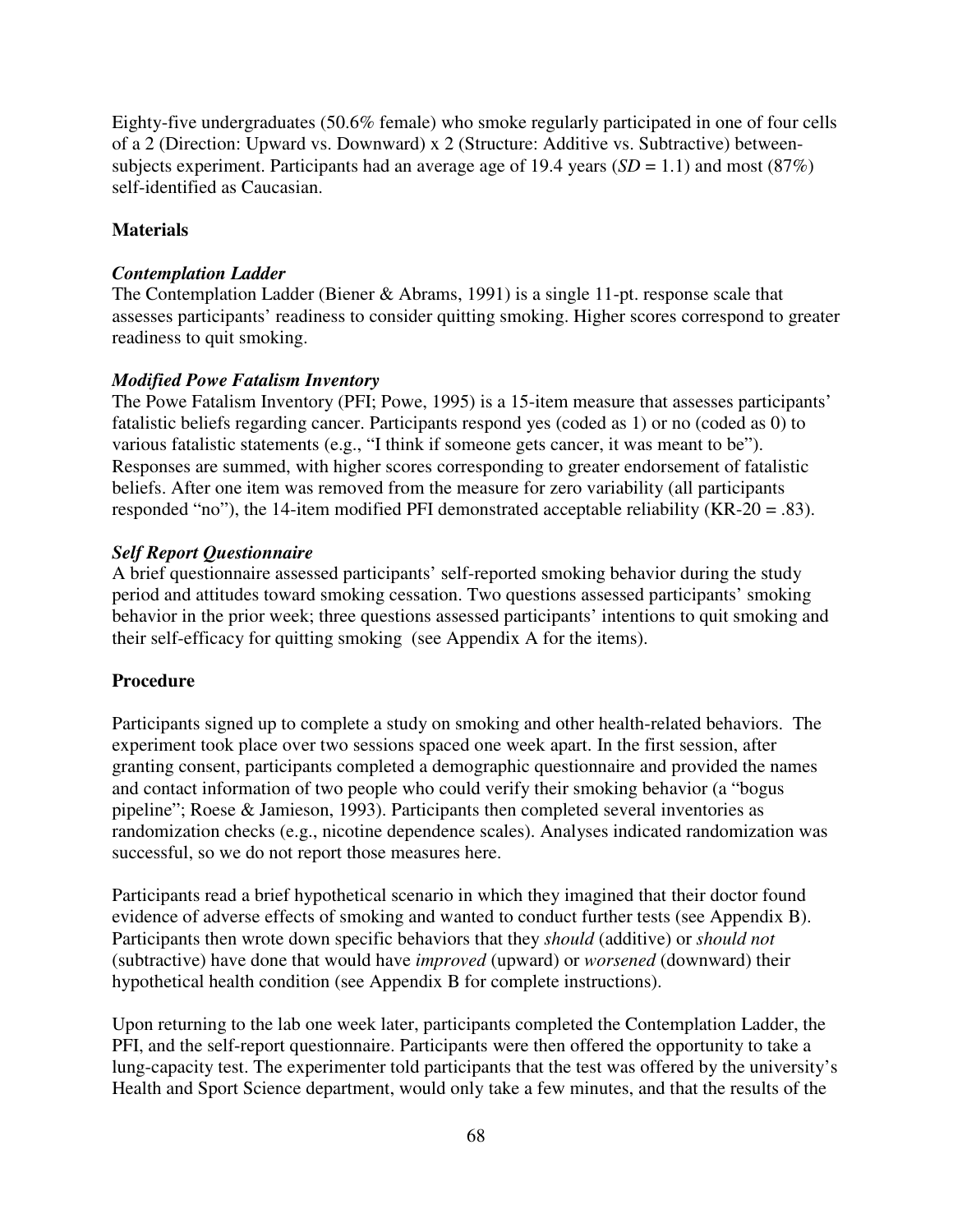lung-capacity test would be available immediately. Interested participants wrote their name, email address, and phone number on a "Lung-Capacity Test Sign-up Sheet," purportedly so the department would be able to contact them to schedule the test. The experimenter then debriefed all participants and provided them with contact information for smoking cessation services and support.

### **RESULTS**

Table 1 displays the descriptive statistics for all dependent measures as a function of the manipulations. We used analysis of variance (ANOVA) and logistic regression to analyze continuous and dichotomous dependent variables, respectively. Appendix C displays the correlation tables for all variables entered into the analyses.

Table 1

*Means (SDs) and Percentages of Dependent Variables as a Function of Direction and Structure of Counterfactual Thought* 

|                             | Upward     |             | Downward   |             |  |
|-----------------------------|------------|-------------|------------|-------------|--|
|                             | Additive   | Subtractive | Additive   | Subtractive |  |
| Outcome measure             | $(n = 21)$ | $(n = 19)$  | $(n = 22)$ | $(n = 21)$  |  |
| <b>Contemplation Ladder</b> | 5.0(4.6)   | 5.9(4.8)    | 6.3(3.8)   | 7.1(3.4)    |  |
| PFI                         | 5.1(2.9)   | 3.3(3.0)    | 3.0(2.6)   | 4.5(3.0)    |  |
| Percent Who Smoked          | 57.1       | 40          | 47.8       | 52.3        |  |
| Num. Cigarettes Smoked/Day  | 1.6(1.3)   | 1.6(0.7)    | 2.6(1.6)   | 3.7(4.4)    |  |
| Percent Quitting (6 months) | 66.6       | 95          | 77.3       | 76.2        |  |
| Percent Quitting (30 days)  | 47.6       | 80          | 68.2       | 60          |  |
| Confidence in Quitting      | 3.8(0.9)   | 4.2(1.2)    | 3.4(1.4)   | 3.3(1.2)    |  |
| Percent Lung Test Sign-up   | 28.6       | 35          | 56.5       | 47.6        |  |

#### **Contemplation Ladder and PFI**

A 2 (Direction) x 2 (Structure) ANOVA revealed no effects of the manipulations on Contemplation Ladder scores, *F*s < 2.1, *p*s > .05. An ANOVA on PFI scores revealed a significant Direction x Structure interaction,  $F(1, 79) = 6.73$ ,  $p = .011$ , eta squared = .078. Simple effects analyses revealed that in upward conditions, participants who engaged in subtractive counterfactual thought endorsed fewer fatalistic beliefs than those who engaged in additive counterfactual thought,  $F(1, 79) = 4.08$ ,  $p = .047$ ,  $d = .64$ , 95% CI [.01, 1.23]. In downward conditions, however, structure of counterfactual thought did not influence endorsement of fatalistic beliefs, *F*(1, 79) = 2.69, *p* = .105, *d* = .50, 95% CI [-.10, 1.10].

#### **Self-Report Questionnaire**

#### *Smoking Behavior*

A 2 x 2 logistic regression revealed no effects on whether or not participants reported smoking in the week between experimental sessions. However, among participants who reported smoking in the intervening week ( $N = 42$ ), those who engaged in upward counterfactual thought ( $M = 1.6$ ,  $SD = 1.0$ ) reported smoking fewer cigarettes per day on average than those who engaged in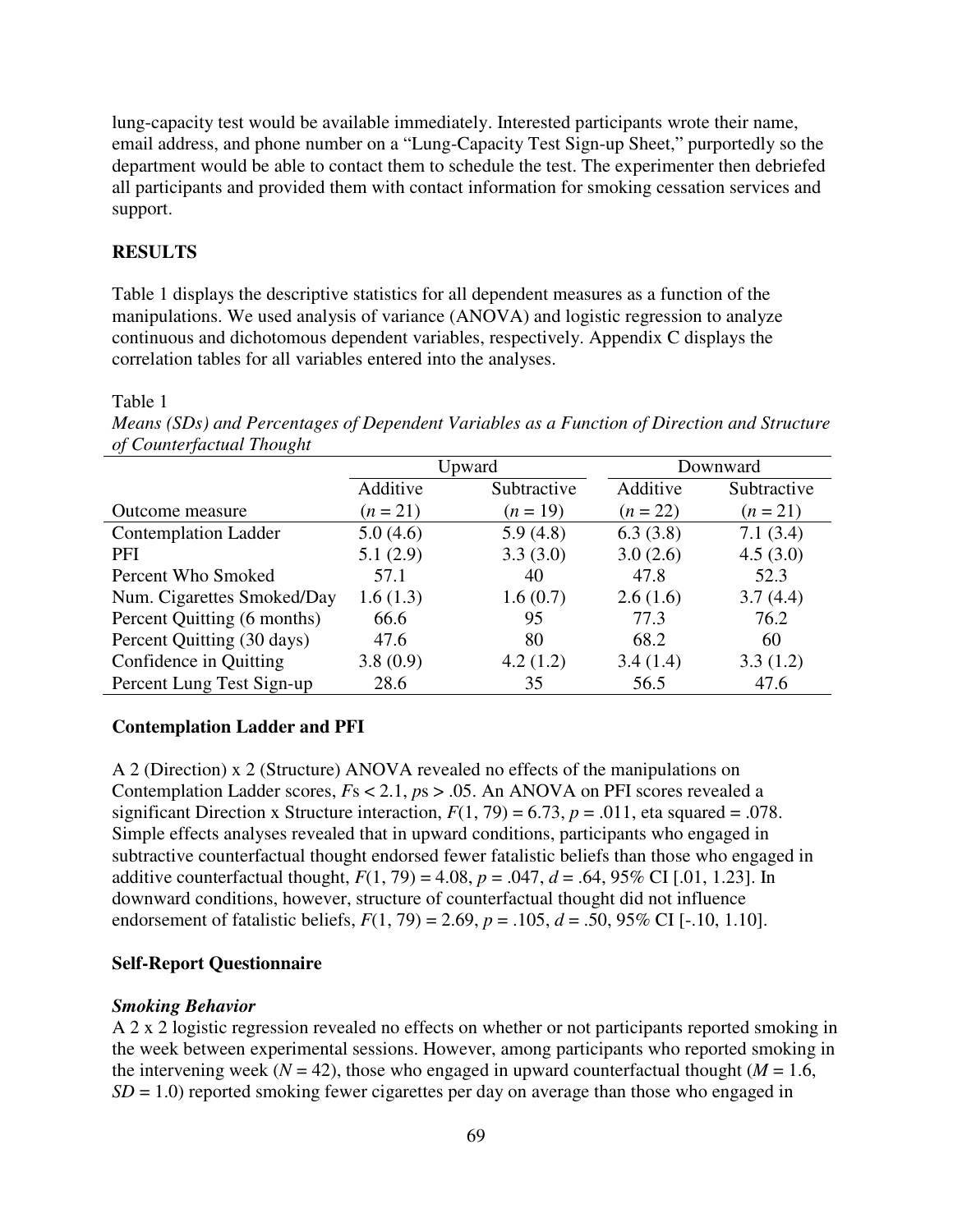downward counterfactual thought  $(M = 3.2, SD = 3.2), F(1, 38) = 4.11, p = .050, d = .63, 95\% \text{ CI}$ [.00, 1.24].

#### *Intentions to Quit Smoking*

Participants who engaged in subtractive counterfactual thought (85.4%) were more likely to report that they were considering quitting smoking in the next 6 months than those who engaged in additive counterfactual thought (72.1%),  $b = 2.25$ ,  $SE = 1.13$ , Wald = 4.00,  $p = .045$ , odds ratio =  $9.50$ ,  $95\%$  CI [1.05, 86.86]. This main effect was qualified by a marginally significant Direction x Structure interaction,  $b = 2.31$ ,  $SE = 1.33$ , Wald = 2.99,  $p = .084$ , odds ratio = 10.10, 95% CI [.73, 142.86]. In the upward condition, those who engaged in subtractive counterfactual thought were more likely to report they were considering quitting smoking in the next 6 months than those who engaged in additive counterfactual thought, Chi square  $(1, N = 41) = 5.24$ ,  $p =$ .022, phi = .36, 95% CI  $[0.06, 0.60]$ . In the downward condition, Structure did not affect participants' intentions to quit within 6 months, Chi square  $(1, N = 43) = .007$ ,  $p = .933$ , phi = .01, 95% CI [-.24, .27].

Similar patterns emerged on participants' self-reported plans to quit smoking in the next 30 days. Participants who engaged in subtractive counterfactual thought (70%) were more likely to report that they were considering quitting smoking in the next 30 days than those who engaged in additive counterfactual thought  $(58.1\%)$ ,  $b = 1.48$ ,  $SE = .71$ , Wald = 4.36,  $p = .037$ , odds ratio = 4.40, 95% CI [1.10, 17.68]. This main effect was qualified by a marginally significant Direction x Structure interaction,  $b = 1.84$ ,  $SE = .96$ , Wald = 3.67,  $p = .055$ , odds ratio = 6.29, 95% CI [.96, 41.67]. In the upward condition, participants who engaged in subtractive counterfactual thought were more likely to report they were considering quitting smoking in the next 30 days than those who engaged in additive counterfactual thought, Chi square  $(1, N = 41) = 4.63$ ,  $p = .031$ , phi .34, 95% CI [.09, .55]. In the downward condition, Structure did not affect participants' intentions to quit within 30 days, Chi square  $(1, N = 43) = .007$ ,  $p = .933$ , phi = .09, 95% CI [-.17, .34].

An ANOVA on perceived confidence in quitting smoking within the year revealed a significant main effect of Direction; participants in the upward condition  $(M = 4.0, SD = 1.1)$  were more confident than those in the downward condition  $(M = 3.3, SD = 1.3)$ ,  $F(1, 81) = 5.91$ ,  $p = .017$ , *d*  $= .53,95\%$  CI [.09, .96].

#### *Lung-capacity Test*

Finally, we examined the influence of the manipulations on lung-capacity test sign-up rates. The analysis revealed a marginally significant main effect of Direction,  $b = 1.18$ ,  $SE = .64$ , Wald = 3.39,  $p = .066$ , odds ratio = 3.25, 95% CI [.93, 11.41]. Surprisingly, participants who engaged in *downward* counterfactual thought (52.3%) were more likely to sign up for the lung-capacity test than those who engaged in upward counterfactual thought (31.7%).

#### *Exploratory Analyses*

Given the pattern of results, we wondered whether fatalistic beliefs (PFI) mediated the effects of the Direction x Structure interaction on intentions to quit smoking in the next 6 months or 30 days. PFI marginally significantly predicted participants' intentions to quit at both points in time, 6 months:  $r(80) = -.19$ ,  $p = .095$ ,  $95\%$  CI [-.34, .17]; 30 days:  $r(79) = -.20$ ,  $p = .074$ ,  $95\%$  CI [-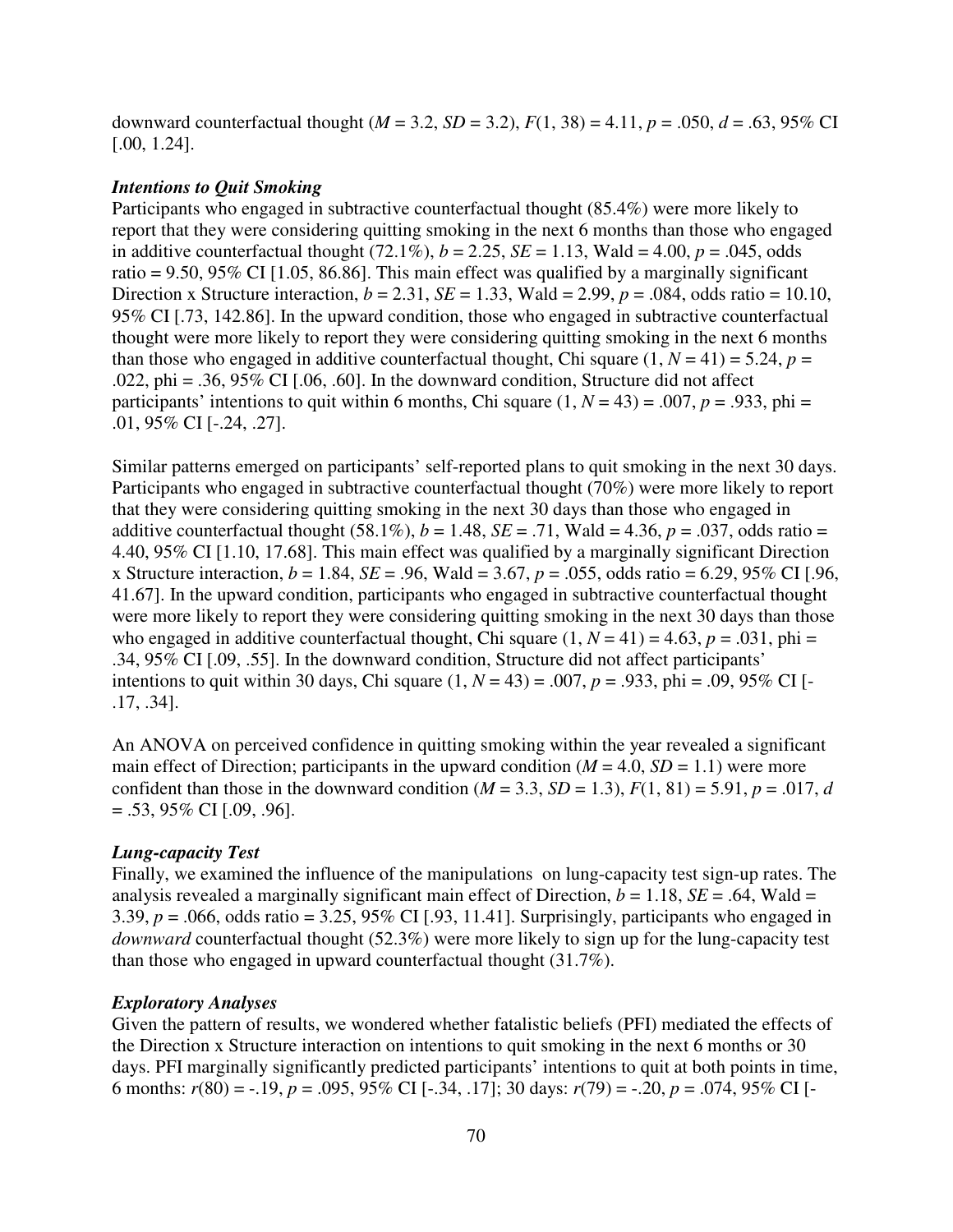.34, .17]. Subsequent mediation analyses, however, failed to reveal any evidence of mediated moderation.

# **DISCUSSION**

The present study confirms that certain types of counterfactual thoughts can influence smoking cessation-related intentions and behaviors among a sample of regular smokers. The patterns of results we obtained, however, are inconsistent with those of Page and Colby (2003). We summarize our findings, provide some potential reasons for the discrepancies between our findings and prior findings, and discuss potential mechanisms underlying the observed effects.

# **Counterfactual Thinking and Smoking Cessation**

In upward conditions, those who engaged in subtractive counterfactual thought endorsed fewer fatalistic beliefs and expressed greater intentions to quit smoking in the near and distant future (at 30 days and at 6 months) than those who engaged in additive counterfactual thought. In downward conditions, structure did not influence beliefs or intentions. These results are consistent with the general finding that upward (vs. downward) counterfactual thought is associated with motivation and behavior change, but typically, additive, not subtractive, counterfactuals are those associated with similar outcomes (Epstude & Roese, 2008); why did we find the opposite?

In most prior studies, the target behavior is one in which participants have yet to engage (e.g., purchasing a new computer; Smallman & Roese, 2009). In the present study, the target action was the *removal* of a behavior in which participants are currently engaging: smoking. Whereas additive counterfactuals may facilitate behavior change under most circumstances (suggesting what should be done), subtractive counterfactuals may facilitate behavior change when the goal is to eliminate a behavior (suggesting what should *not* be done). Thus, when upward counterfactuals provide the emotional response to motivate smoking cessation, subtractive counterfactuals may produce the desired action due to greater congruence with the ultimate behavioral goal.

Sample differences also may have played a role in these results. Page and Colby (2003) studied primarily non-smokers; we sampled regular smokers, exclusively. Non-smokers do not engage in the behavior targeted for extinction by smoking cessation interventions. Whereas participants in our study had a very salient behavior they could eliminate to improve lung health, most participants in Page and Colby's studies did not. Consequently, participants in those studies may have been relatively insensitive to subtractive (vs. additive) counterfactual thought inductions.

Consistent with prior research, participants who engaged in upward counterfactual thinking were more confident they would meet their long-term behavior goals (quitting smoking in a year) and demonstrated the desired short-term behavior change: they smoked fewer cigarettes between study sessions. Surprisingly, those who engaged in *downward* counterfactual thinking were more likely to sign up for the lung-capacity test. It is possible this effect is the result of differential motivation among upward and downward groups. Perhaps participants in the upward conditions were already sufficiently motivated to change their behavior (see the interaction effects on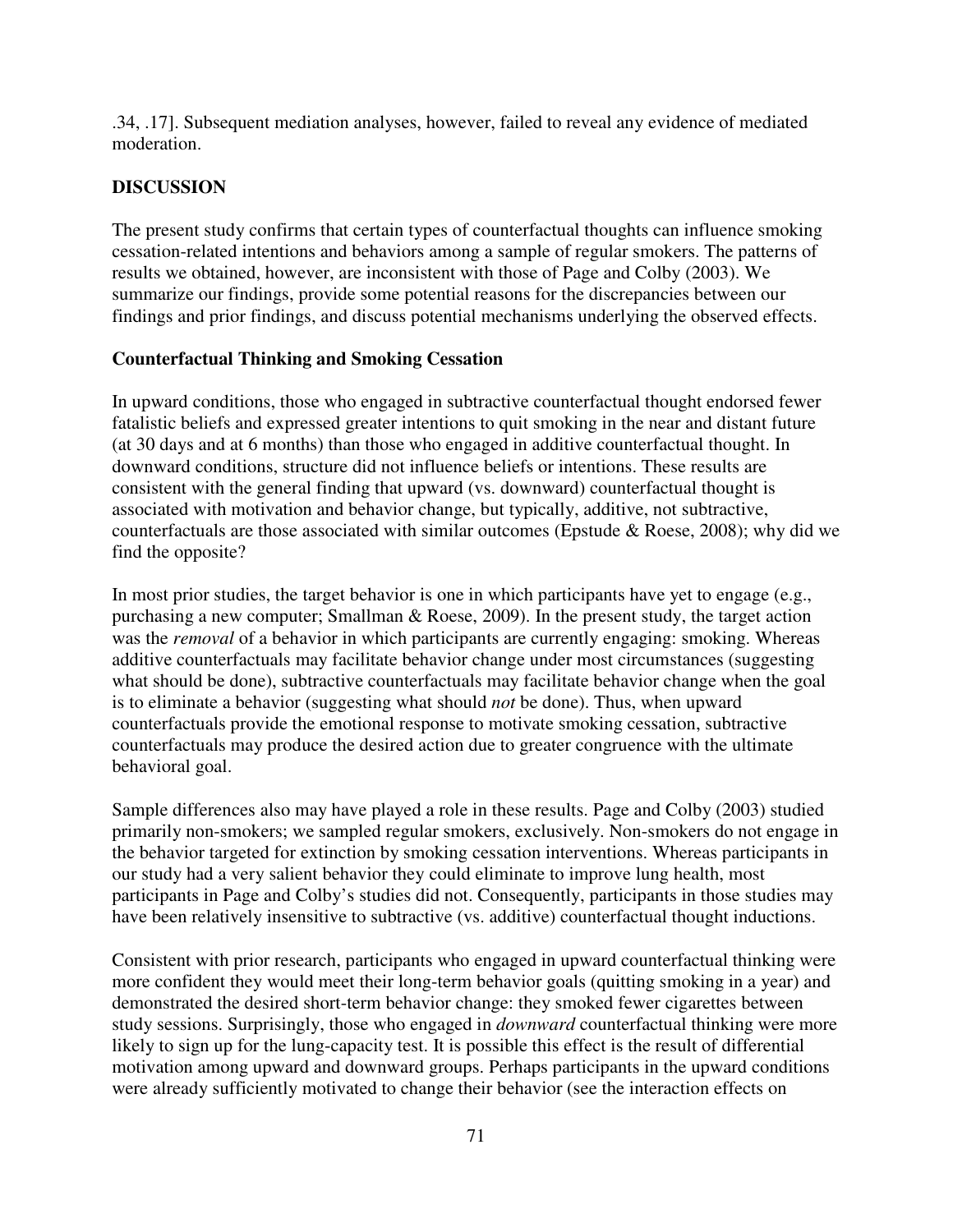behavioral intentions), and so did not require the extra "push" that a lung-capacity test would engender. Participants in downward groups, however, may not yet have been sufficiently motivated to change their smoking behavior, and instead sought additional evidence that behavior change was necessary (e.g., undesirable results from a lung-capacity test). Additional research on this point is needed.

### **Mechanism of Counterfactual Thought Interventions**

Our results fit with the broader literature demonstrating that counterfactual thinking can facilitate behavioral intentions and produce behavior change. It is still unclear, however, exactly how these outcomes are produced. We wondered whether the decreased endorsement of fatalistic beliefs (which often accompany addiction; Büssing, Mattiessen, & Mundle, 2008) might have accounted for the behavioral intentions facilitated by upward/subtractive counterfactual thought. We did not find that fatalistic beliefs mediated these effects, though this may have been due to low power.

Perhaps endorsement of fatalistic beliefs is a proxy for a more fundamental mechanism, namely cognitive dissonance reduction. Indeed, many dissonance-based behavior change paradigms adopt a similar method to that used in the present study: experimenters induce participants to engage in a writing task that heightens inconsistency between attitudes (e.g., health) and actions (e.g., smoking), producing a motivation to reduce the inconsistency (e.g., Rodriguez & Strange, 2015). This motivation can result in numerous dissonance-reduction strategies, including attitude change, rationalization, and behavior change (Festinger, 1957). Perhaps upward (and subtractive) counterfactuals heighten dissonance by making the discrepancy between health attitudes and smoking behavior salient ("My health could be better if I stopped smoking"), whereas downward counterfactuals inherently assuage dissonance via rationalization ("My health could be worse, so there's no real need to stop smoking"). The drop in endorsement of fatalistic beliefs in the upward/subtractive condition in the present study may represent a shift in dissonance-reduction strategy from rationalization or trivialization toward behavior change.

#### **Limitations**

Our study does suffer some limitations. First, our sample is small. We had great difficulty recruiting participants, perhaps due to the stigma that often accompanies being labeled as a smoker (Bayer & Stuber, 2006). This may have reduced statistical power to detect small effects. Similarly, our sample may not represent all smokers, though given the advertised description of our study, the types of participants who comprise our sample may still represent the population of motivated smokers who would benefit from such an intervention.

Second, like Page and Colby (2003), our study does not have a true control group. Although downward counterfactual groups may function as de facto control groups insofar as downward counterfactual thought does not usually facilitate behavior change, future research might make use of a non-counterfactual condition to enhance the interpretability of group differences. Third, research has shown that counterfactual referent (self- vs. other- vs. non-referent) can influence behavioral intentions (Epstude & Roese, 2008). We did not manipulate referent in our study, but we suspect that behavior-change would be greatest among those induced to generate self-referent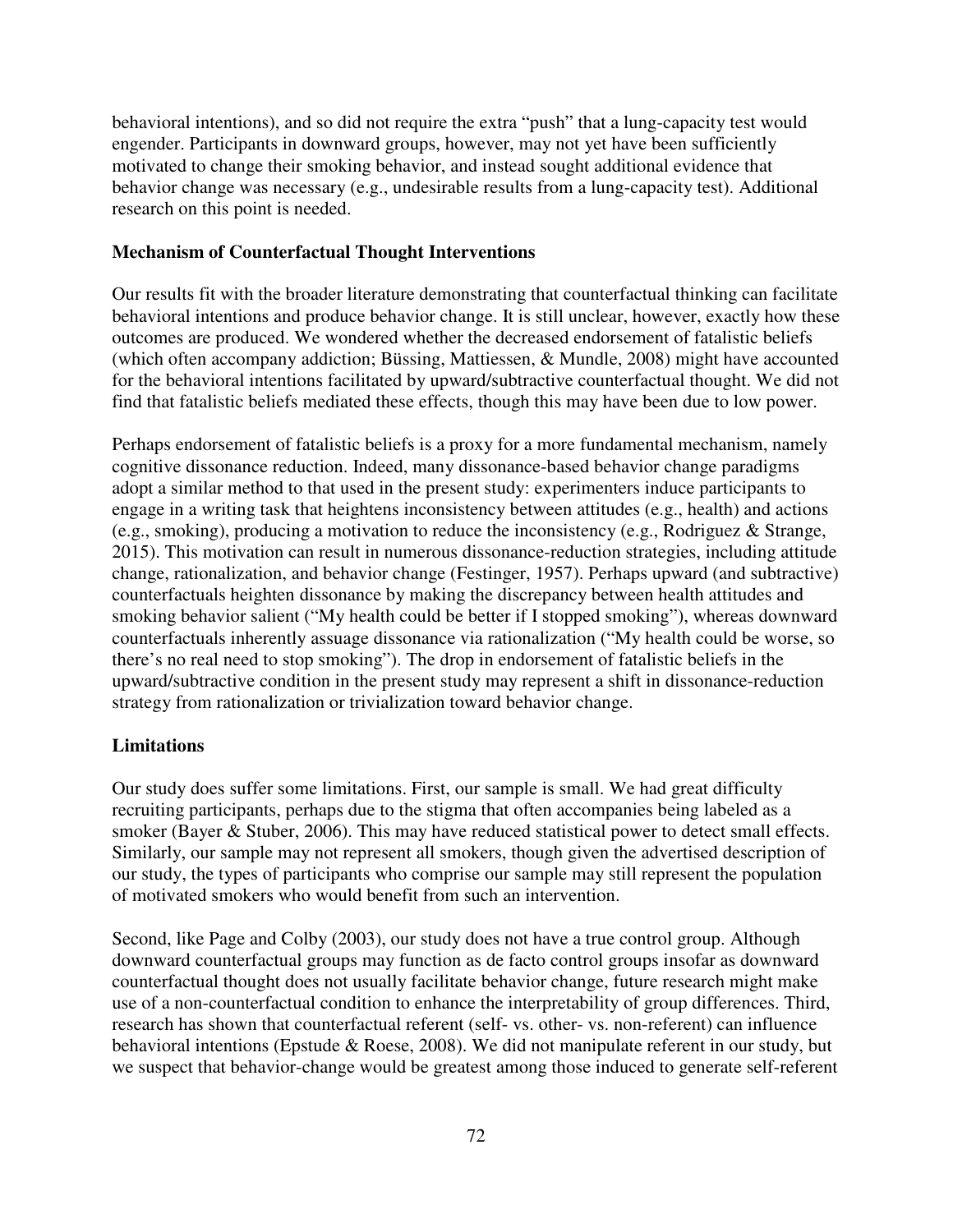counterfactual thoughts that highlight their own contribution toward their health outcomes (vs. contributions of uncontrollable factors, e.g., fate).

Lastly, we were not able to assess the effects of counterfactual thinking on long-term behavior change. The modest immediate changes in behavioral intentions observed here may increase the likelihood that smokers will seek out additional treatment options with higher smoking cessation success rates (Volpp et al., 2009). Future research should adopt a more longitudinal design to examine lasting effects of counterfactual thinking.

# **Conclusion**

Counterfactual thinking plays an important role in informing future behavior. Our study showed that a minimal counterfactual thinking manipulation had consistent effects on participants' intentions to quit smoking, as well as on their actual smoking behavior during the study period. Although our effects were rather small, combined with other smoking cessation services, interventions like these may contribute to an overall improvement in the odds of successful smoking cessation.

# **REFERENCES**

Bayer, Ronald, and Jennifer Stube. 2006. "Tobacco Control, Stigma, and Public Health: Rethinking the Relations." *Health Policy and Ethics* 96:47-50.

Biener, Lois, and David B. Abrams. 1991. "The Contemplation Ladder: Validation of a Measure of Readiness to Consider Smoking Cessation." *Health Psychology* 10:360-65.

Büssing, A., Peter F. Matthiessen, and Götz Mundle. 2008. "Emotional and Rational Disease Acceptance in Patients with Depression and Alcohol Addiction." *Health and Quality of Life* 6:1- 11.

Epstude, K., and Neal J. Roese. 2008. "The Functional Theory of Counterfactual Thinking." *Personality and Social Psychology Review* 12:168-92.

Festinger, Leon. 1957. *A Theory of Cognitive Dissonance*. Evanston, IL: Row, Peterson.

Kahneman, Daniel, and Amos Tversky. 1982. "The Simulation Heuristic." Pp. 201-8 in *Judgments Under Uncertainty: Heuristics and Biases*, edited by D. Kahneman, P. Slovik, and A. Tversky. New York: Cambridge University Press.

Lancaster, Tim, and Lindsay F. Stead. 2005. "Individual Behavioural Counselling for Smoking Cessation." *Cochrane Database of Systematic Reviews* 2005:1-50.

Page, Christine M., and Patricial M. Colby. 2003. "If Only I Hadn't Smoked: The Impact of Counterfactual Thinking on Smoking-Related Behavior." *Psychology & Marketing* 20:955-76.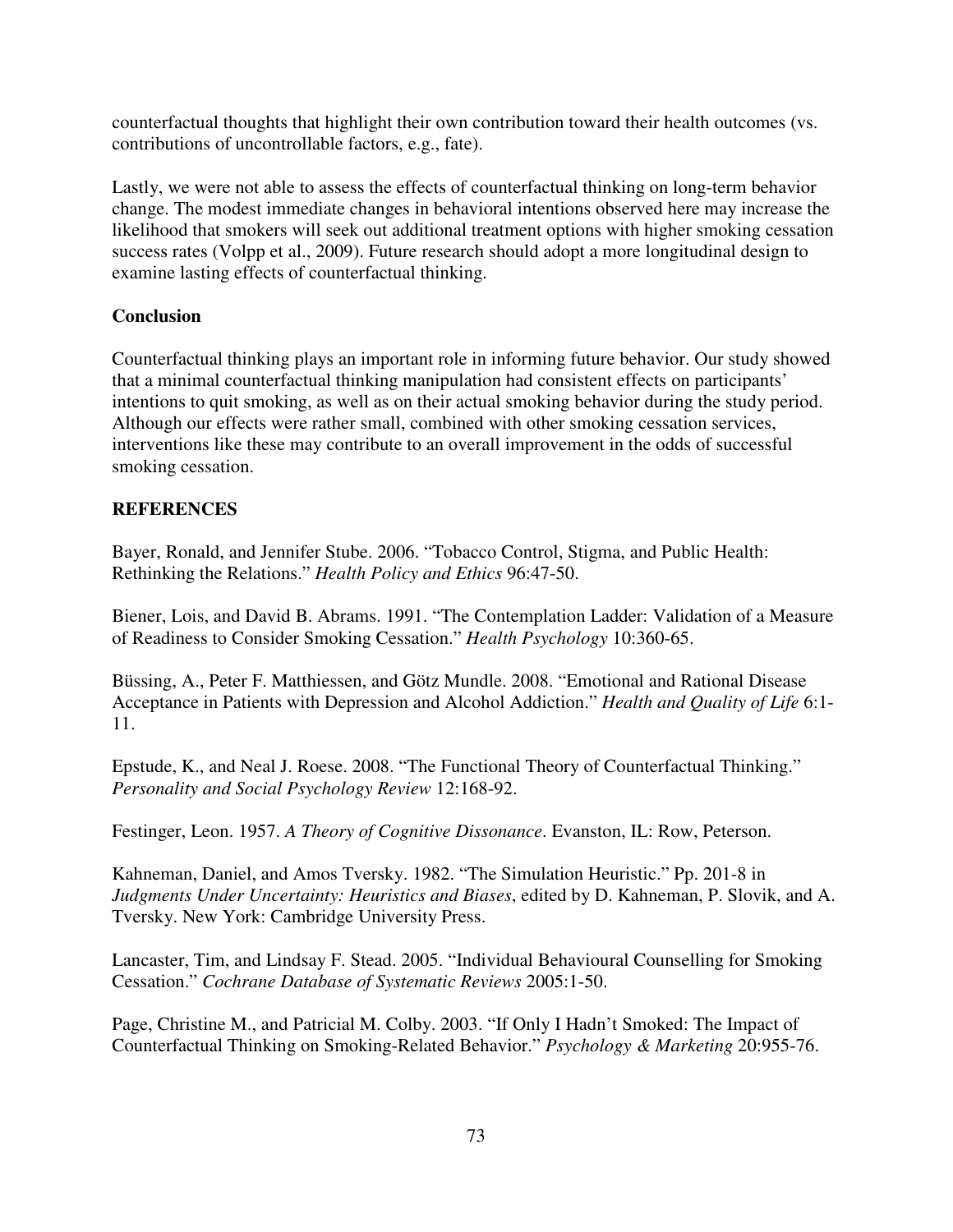Powe, Barbara D. 1995. "Fatalism Among Elderly African Americans: Effects on Colorectal Cancer Screening." *Cancer Nursing* 18:385-92.

Ranney, Leah, Cathy Melvin, Linda Lux, Erin McClain, and Kathleen Lohr. 2006. "Systematic Review: Smoking Cessation Intervention Strategies for Adults and Adults in Special Populations." *Annals of Internal Medicine* 145:845-56.

Rodriguez, Dario N., and Deryn Strange. 2015. "False Memories for Dissonance Inducing Events." *Memory* 23:203-12.

Roese, Neal J., and David W. Jamieson. 1993. "Twenty Years of Bogus Pipeline Research: A Critical Review and Meta-analysis." *Psychological Bulletin* 114:363-75.

Smallman, Rachel, and Kathleen C. McCullogh. 2012. "Learning from Yesterday's Mistakes to Fix Tomorrow's Problems: When Functional Counterfactual Thinking and Psychological Distance Collide." *European Journal of Social Psychology* 42:383-90.

Smallman, Rachel, and Neal J. Roese. 2009. "Counterfactual Thinking Facilitates Behavioral Intentions." *Journal of Experimental Social Psychology* 45:845-52.

Stead, Lindsay F., Rafael Perera, Chris Bullen, David Mant, Jamie Hartmann-Boyce, Kate Cahill, and Tim Lancaster. 2012. "Nicotine Replacement Therapy for Smoking Cessation." *Cochrane Database of Systematic Reviews* 2012:1-264.

Volpp, Kevin G., Andrea B. Troxel, Mark V. Pauly, Henry A. Glick, Andrea Puig, David A. Asch, Robert Galvin, Jingsan Zhu, Fei Wan, Jill DeGuzman, Elizabeth Corbett, Janet Weiner, and Janet Audrain-McGovern. 2009. "A Randomized, Controlled Trial of Financial Incentives for Smoking Cessation." *The New England Journal of Medicine* 306:699-709.

# **APPENDIX A: SELF-REPORT QUESTIONNAIRE ITEMS**

1. Have you smoked at all in the past week?

a. yes b. no

2. If yes, approximately how much did you smoke? Approximately cigarettes per day

3. Are you seriously considering quitting smoking in the next six months? a. yes b. no

4. Are you planning to quit smoking in the next 30 days?

a. yes b. no

5. How confident are you that you will not be smoking a year from now?  $1 = not confident$  $2 =$  slightly confident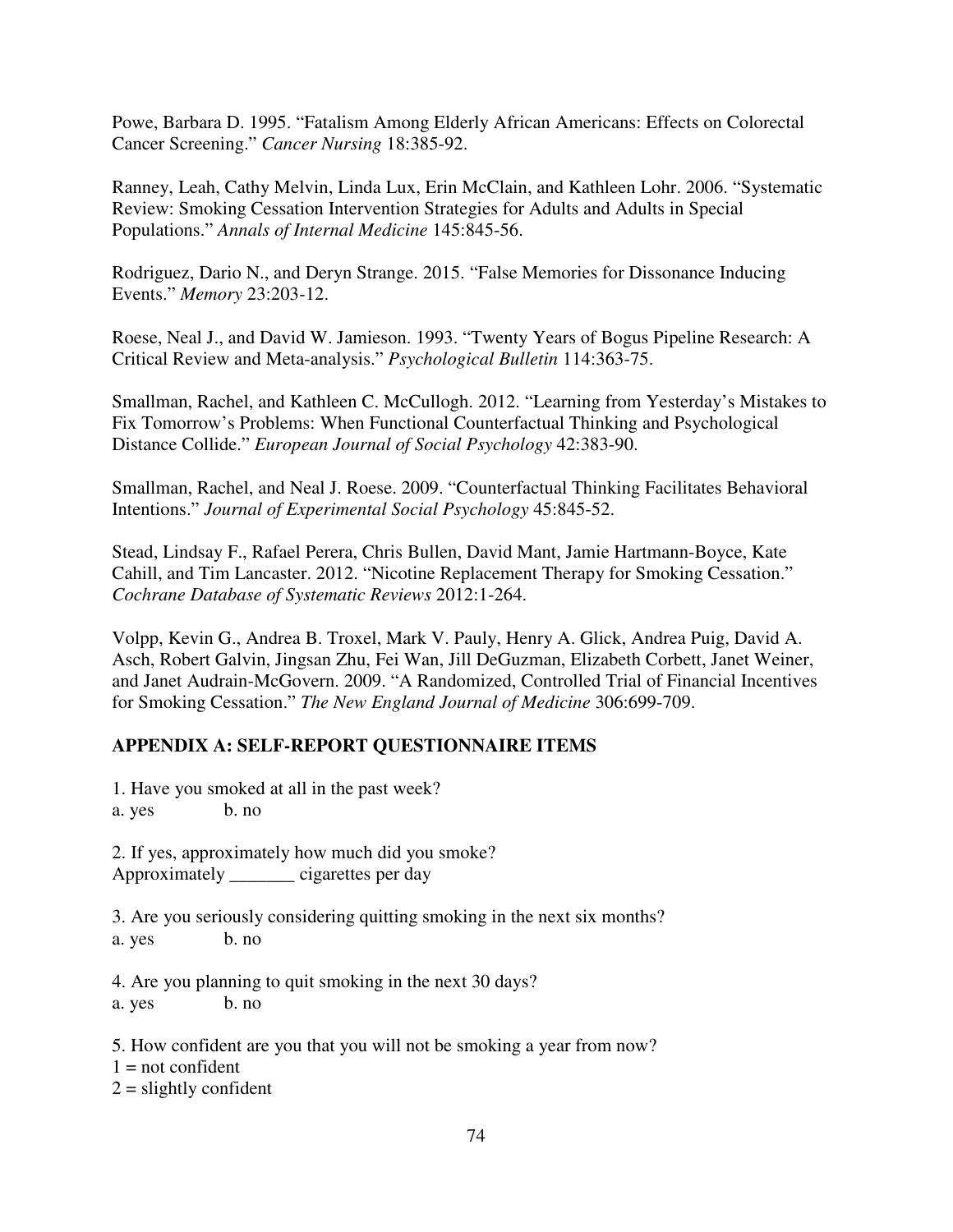$3 =$ somewhat confident  $4 =$  very confident  $5 =$  extremely confident

# **APPENDIX B: PHYSICIAN'S REPORT AND COUNTERFACTUAL THOUGHT INSTRUCTIONS**

You have occasionally smoked cigarettes for the past 4 years. You are very confident that because you are young, eat relatively well, and occasionally exercise, your risk of having lungrelated problems is extremely low. Upon your last visit to the doctor, you discover that your lung capacity has decreased by 30 percent and that you have an abnormal growth in your lungs. The doctor is concerned that the growth started 2 years ago and has progressively gotten worse. The doctor wants to take a biopsy from your lungs to check for cancer.

# **Upward Additive**

People often have thoughts like "if only . . ." after negative events, in that they can see how things may have turned out better. For example, an Albany woman who recently sustained minor injuries when she was hit by a car told reporters, "If only I had looked down the street a second time, I would've been fine." Often, we wish we had done something to avoid a negative outcome.

Please complete the statement below, listing some *specific actions* that, in retrospect, you could have done to *improve* your current health condition.

If only I had . . .

### **Upward Subtractive**

People often have thoughts like "if only . . ." after negative events, in that they can see how things may have turned out better. For example, an Albany woman who recently sustained minor injuries when she was hit by a car told reporters, "If only I had not been in such a rush, I would've been fine." Often, we wish we hadn't done something that led to a negative outcome.

Please complete the statement below, listing some *specific actions* that, in retrospect, you should not have done, i.e., not having done them would have *improved* your current health condition.

If only I had not . . .

### **Downward Additive**

People often have thoughts like "well at least . . ." after negative events, in that they can see how things may have turned out worse. For example, an Albany woman who recently sustained minor injuries when she was hit by a car told reporters, "At least I didn't try to move around a lot after the accident, or it would have been a lot worse." Often, there are things that could have happened that would have made a negative outcome worse.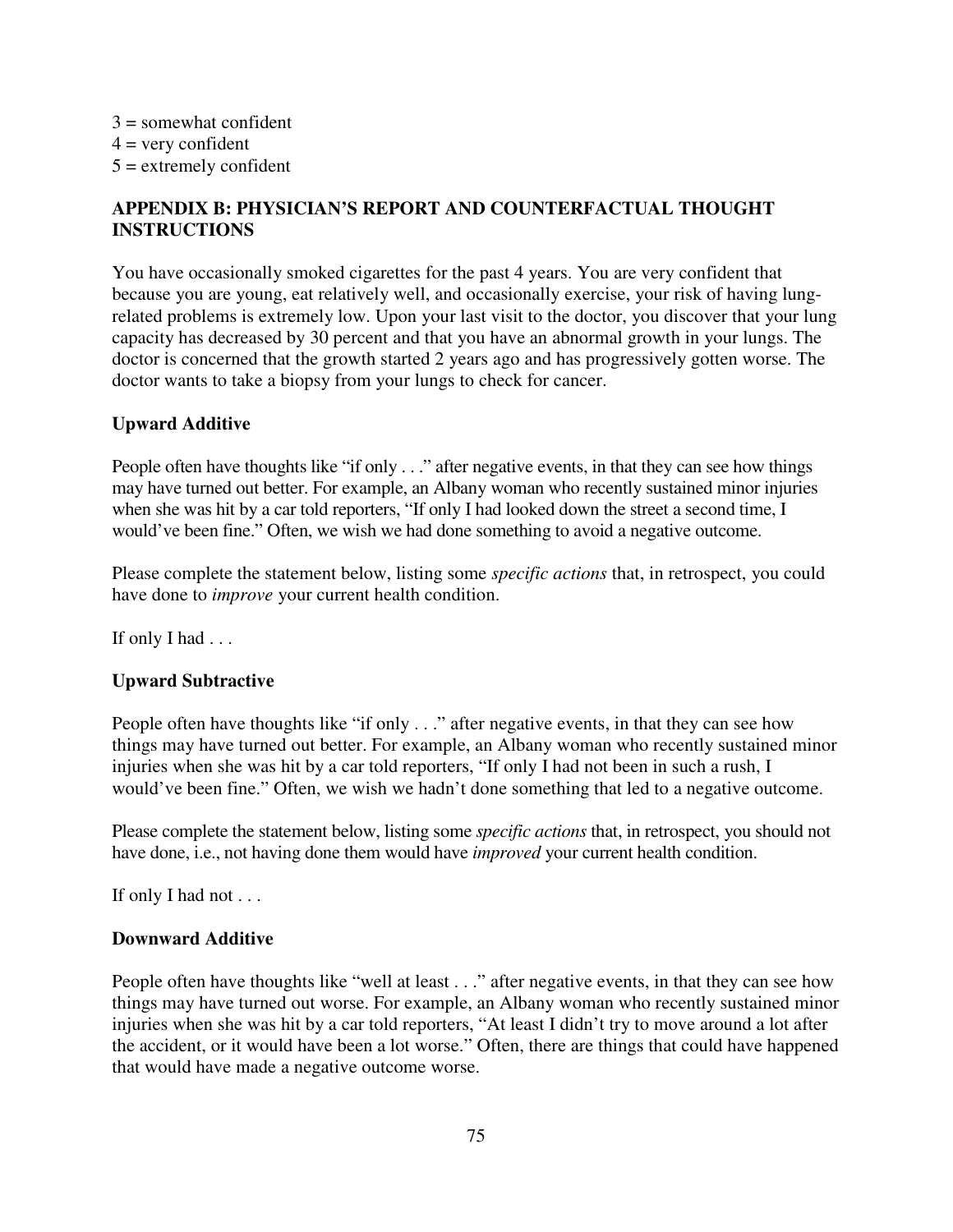Please complete the statement below, listing some *specific actions* that, in retrospect, you could have done that would have made your current health condition *even worse.* 

Well, at least I did not . . .

# **Downward Subtractive**

People often have thoughts like "well at least . . ." after negative events, in that they can see how things may have turned out worse. For example, an Albany woman who recently sustained minor injuries when she was hit by a car told reporters, "At least I had my medic-alert bracelet on, or it would have been a lot worse." Often, negative outcomes could have been worse if certain actions had not been taken.

Please complete the statement below, listing some *specific actions* you did that would have made your current health condition *even worse* if you had not done them.

Well, at least I...

# **APPENDIX C: CORRELATION MATRICES**

| Corretations Among variables Entered in ANOVAS |         |        |     |         |        |              |  |
|------------------------------------------------|---------|--------|-----|---------|--------|--------------|--|
|                                                |         | 2      | 3   | 4       |        | <sub>0</sub> |  |
| 1. Direction                                   |         |        |     |         |        |              |  |
| 2. Structure                                   | $-.01$  |        |     |         |        |              |  |
| 3. Contemplation Ladder                        | $-.16$  | $-.10$ | --  |         |        |              |  |
| 4. PFI                                         | .09     | .03    | .01 |         |        |              |  |
| 5. Num. Cigarettes Smoked/Day                  | $-.19*$ | $-.05$ | .10 | $.23**$ |        |              |  |
| 6. Confidence in Quitting                      | $.26**$ | $-.05$ | .04 | $-.20*$ | $-19*$ |              |  |
| M                                              |         |        | 6.1 | 4.0     | 1.2    | 3.6          |  |
| <i>SD</i>                                      |         |        | 4.2 | 2.9     | 2.2    | 1.2          |  |
| $\boldsymbol{N}$                               | 85      | 85     | 85  | 83      | 85     | 85           |  |
| $\mathbf{a}$<br>$\sim$                         |         |        |     |         |        |              |  |

*Correlations Among Variables Entered in ANOVAs*

 $* p < .10$ 

<sup>\*\*</sup> *p* < .05

| Correlations Among variables Entered in Eogistic Regressions |         |        |         |         |      |      |  |
|--------------------------------------------------------------|---------|--------|---------|---------|------|------|--|
|                                                              |         |        |         |         |      |      |  |
| 1. Direction                                                 |         |        |         |         |      |      |  |
| 2. Structure                                                 | $-.01$  |        |         |         |      |      |  |
| 3. Smoked in the Last Week                                   | $-.01$  | .06    |         |         |      |      |  |
| 4. Considering Quitting (6 months)                           | .05     | $-.16$ | $-.12$  |         |      |      |  |
| 5. Plannning on Quitting (30 days)                           | $-.01$  | $-.12$ | $-.21*$ | $.64**$ |      |      |  |
| 6. Percent Lung Test Sign-up                                 | $-.21*$ | .02    | $.20*$  | $-.08$  | .00  |      |  |
| <b>Overall Percent</b>                                       | --      |        | 49.2    | 41.3    | 48.3 | 49.7 |  |
| $\overline{N}$                                               | 85      | 85     | 85      | 84      | 83   | 85   |  |
| $*_{n}$ / 10                                                 |         |        |         |         |      |      |  |

*Correlations Among Variables Entered in Logistic Regressions*

 $* p < .10$ \*\* *p* < .05